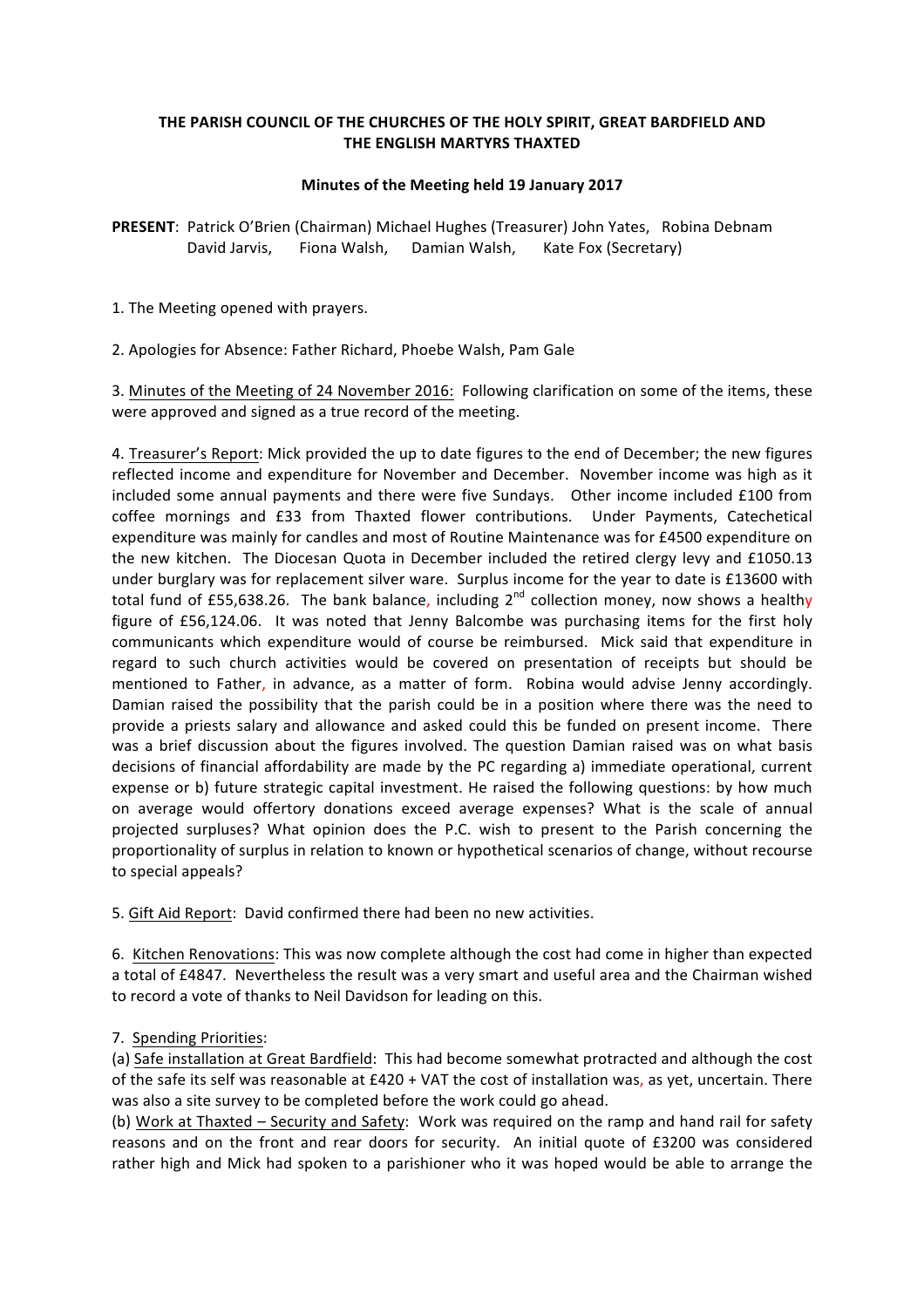work at a much lower figure. If the figure was acceptable to the Finance Committee, it was agreed in principle that this work could go ahead without further delay.

(c) Photocopier: As previously agreed this was something that would benefit the parish and should be capable of printing and copying. The recommendation was to go ahead with this expenditure.

(d) Demolish Lean-to at Our Lady's House. Patrick had spoken to Neil and it was concluded that this could be carried out by a work party project in the spring.

(e) Security Systems at Great Bardfield Church and Priest's House: Estimates had been received in the sum of £1800 for the church and £1450 for the Priest's House plus VAT and the cost of any 'fobs'. There would also be a £100 annual maintenance charge and a £75 call out fee. There was some concern if we had a secure safe and there was very little else of value to be stolen this expenditure could not be justified and there was also the problem of having parishioners who could be on a 'call out' list and how many fobs would need to be purchased to allow access. It was agreed the matter would be re visited once the safe had been installed. Damian asked about Canon law and the appropriateness of its location for the Blessed Sacrament; this was unclear but a safe is used at Thaxted as security was the overriding factor. Damian asked that the Canon law position should be ascertained. 

8. Bishop's Visit: This would take place on 19 February with Masses at both parish churches; however it was not clear whether the Bishop would accept our invitation to stay for a buffet lunch. Members said they would be disappointed if there was not the opportunity to discuss the life of the parish with the Bishop.

9. Liturgical Items: (i) Damian said the format of the Bidding Prayers was discussed at the Ginger Group meeting it was asked if readers move away from the 'book' and introduce their own as appropriate. There was general agreement and this would be discussed with Father.

(ii) Newsletter: It was hoped that more room could be made for announcements either by changing the existing layout or increasing the pages. Patrick would speak to Father.

(iii) Altar Servers - St Stephens Guild: Enrolment into the guild was being investigated. In answer to a question it was confirmed that Father did pray with the servers before mass.

(iv) Exposition: 11 February 2017 – Our Lady of Lourdes - it was suggested for a period of 2 hours and would be discussed with Father.

(v) Music: Damian said we are now trying to sing the alleluia and introduce new ways of celebrating the mass. He thought we should try to find an alternative Gloria and asked for any input or views. He said he is often asked for certain hymns but it is agreed these do need to appropriate to the occasion/time of year.

10. Ginger Group: Damian reported on a well-attended meeting on 14 January which also welcomed Stewards of the Gospel from Kelvedon, Braintree and Saffron Walden. Among the key things discussed was the Stewards of the Gospel parish questionnaire. Some of these were handed out at on Sunday 15<sup>th</sup> at Great Bardfield. They will be distributed at Thaxted next Sunday. They will also be available via e mail and a website to be set up. It was agreed appropriate that known e mail addresses could be used as this was also a better way of responding as would be the website. It was pointed out that there were some parishioners who were not able to get to church and they should be provided with questionnaires. Emphasis was placed on the importance of the responses and the deadlines involved. Clergy meeting on DSPG/SoG Initiative February  $-$  if Father could not attend these, members of the clergy said they would keep him informed and Linda and Alfred, among others, said they would offer to drive him to the meetings. There are Clergy Days on  $8^{th}$  and  $9^{th}$ February and  $25^{th}$  February for the Clergy and SoG Conference. Dates of next GG meetings:  $18^{th}$ February and 18<sup>th</sup> March.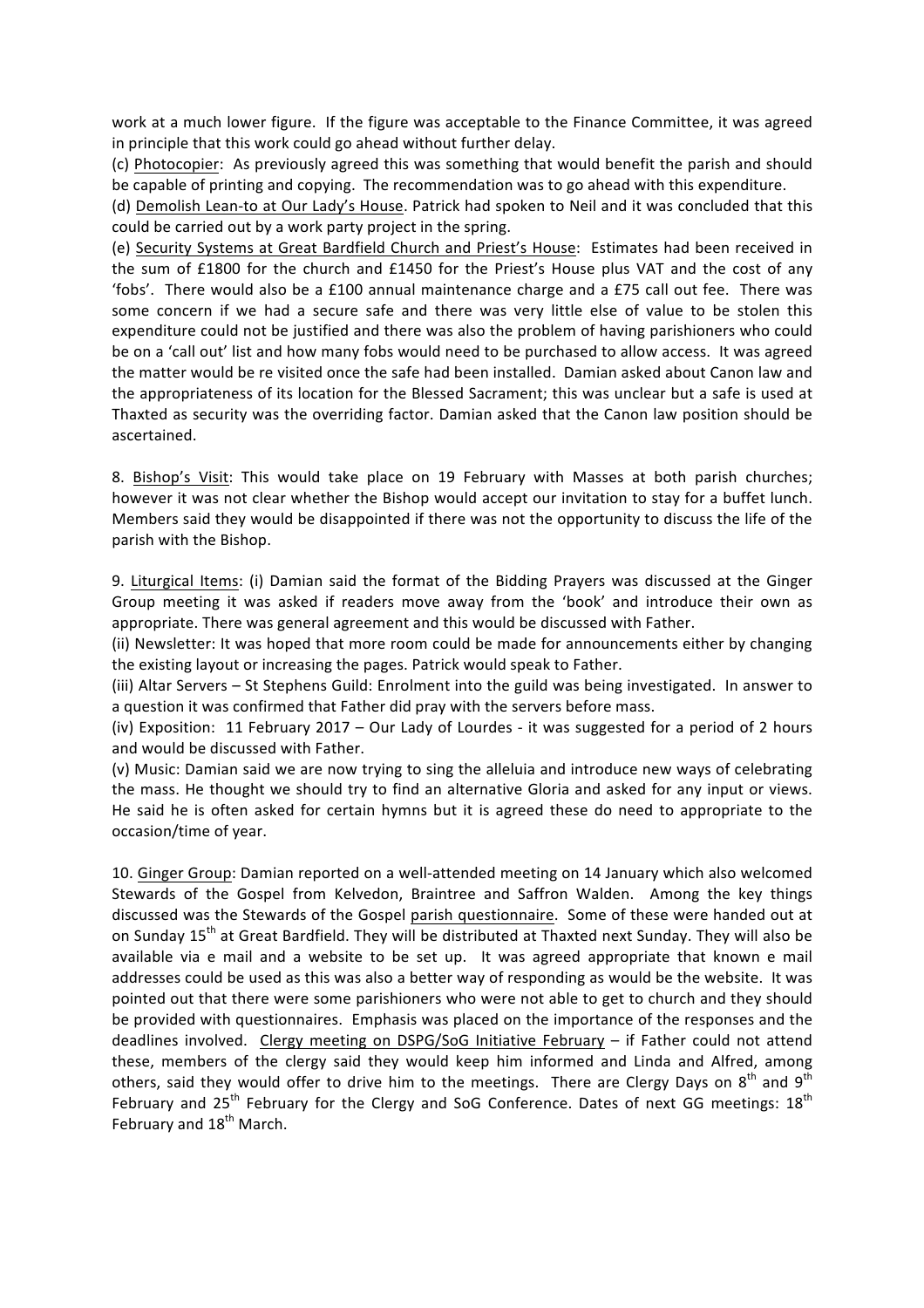11. Youth Matters: Fiona reported that number were still strong. The  $1<sup>st</sup>$  Holy Communicants course was going well with six candidates. Confirmation: she has spoken to Magdalen and there will be no Confirmation at Clare this year and it looks as if this relationship may not continue; we have six or seven possible candidates. Following the celebrations with the children on the feast of Christ the King both parents and other parishioners have said how much it was enjoyed and would welcome similar masses. This would be investigated and Fr Richard had suggested perhaps four events a year.

12. Deanery Report: Damian said they were trying to keep the NEDPC work and the SoG agenda merging rather than operating in parallel worlds. Next NEDPC meeting is  $16^{th}$  February 2017.

13. Health & Safety and Maintenance: This had been covered in earlier discussions.

14. Any Other Business: Cleaning: Robina said there had only been one volunteer following the appeal and asked if they could employ someone on a monthly basis – perhaps after the first Sunday of the month. It was agreed that reasonable cost of a two hour period – say up to £20 in total – once per month could be met from funds.

15. Date of Next Meeting: This would be on 6 April 2017 and the AGM would be on 8 June 2017. Mick suggested we look at the dates of the other meetings which don't have to be fixed for September and November as the exigencies of Carols at Horham Hall had previously required.

16 Closing Prayer

The meeting concluded at 9.35 pm.

 Signed:

 Dated:

N.B. After the meeting it was established that there will not be Clergy Days on  $8^{th}$  or  $9^{th}$  February.